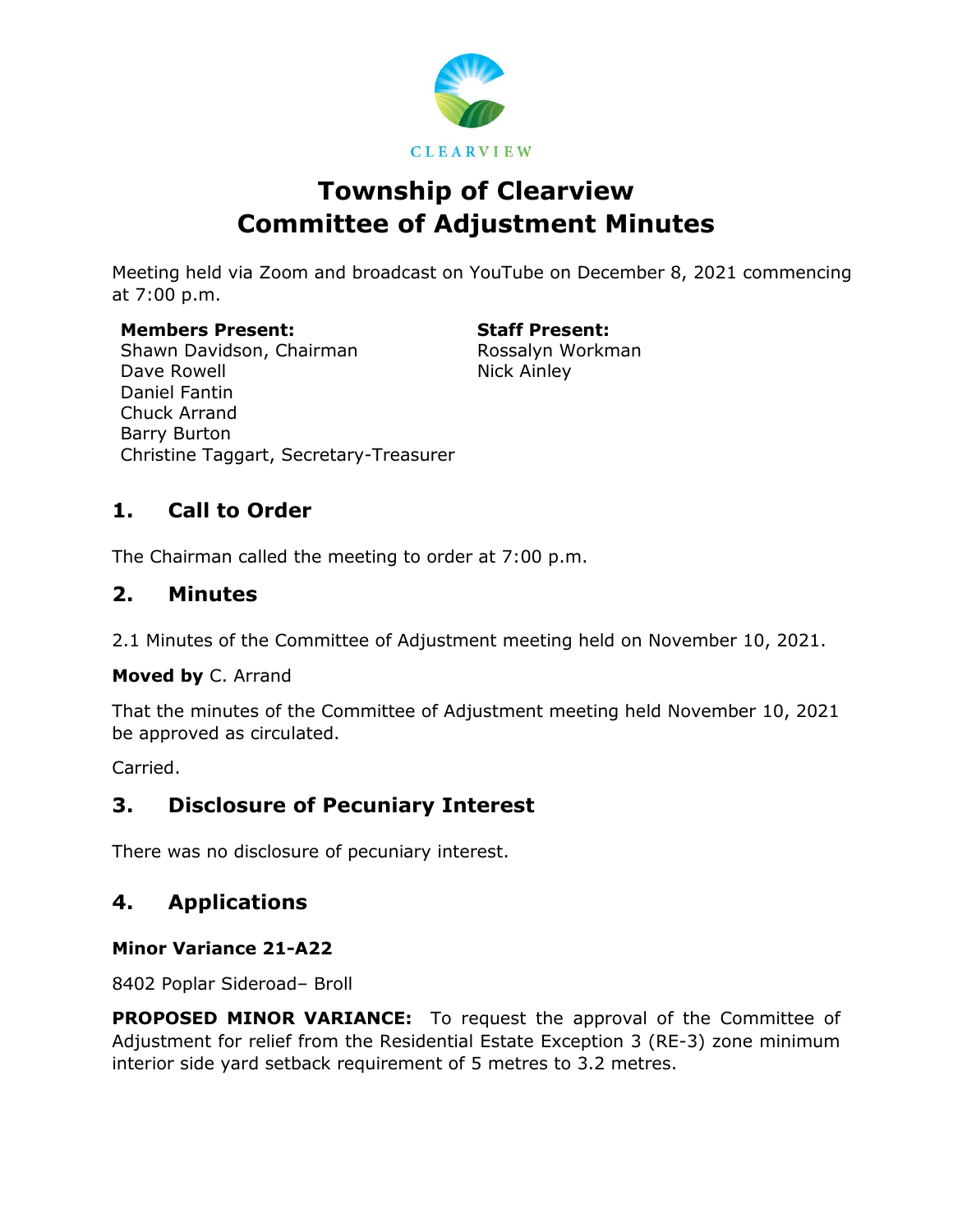The effect of the application is to allow for the construction of an addition to the existing dwelling on the subject lands.

The Chairman welcomed the owner, Glenn Broll, to the meeting.

The Secretary read the notice of application and advised that circulation of the application was mailed on November 23, 2021 to the applicant, appropriate agencies and property owners within 60 metres. The Secretary advised that comments were received from the Chief Building Official, having no concerns or objection to the application.

The Chairman asked Mr. Broll if he had any questions or comments. Mr. Broll advised that he agrees with the finding of the report and explained that he and his wife visited the neighbours to show them the plans and get their concurrence.

The Chairman asked the Committee members if they had any comments or questions, there were none.

It was then;

#### **Moved by** C. Arrand

That minor variance 21-A22 be granted as applied for.

#### **Reasons:**

- 1. The proposal conforms to the Official Plan;
- 2. The proposal conforms to the general intent and purpose of the Zoning Bylaw;
- 3. The variance is minor in nature; and
- 4. The variance is desirable for the appropriate development of the lands.

Committee concurred in a decision to grant the minor variance as requested in the application known as File No. 21-A22.

Carried.

#### **Consent File 20-B11**

10581 County Road 10 – Patton

The purpose and effect of the application is to sever one surplus farm dwelling lot from the subject lands.

**PROPOSED SEVERED LOT:** 80 metres of frontage on County Rd 10 overall, 0.41 hectares (1 acre) with dwelling.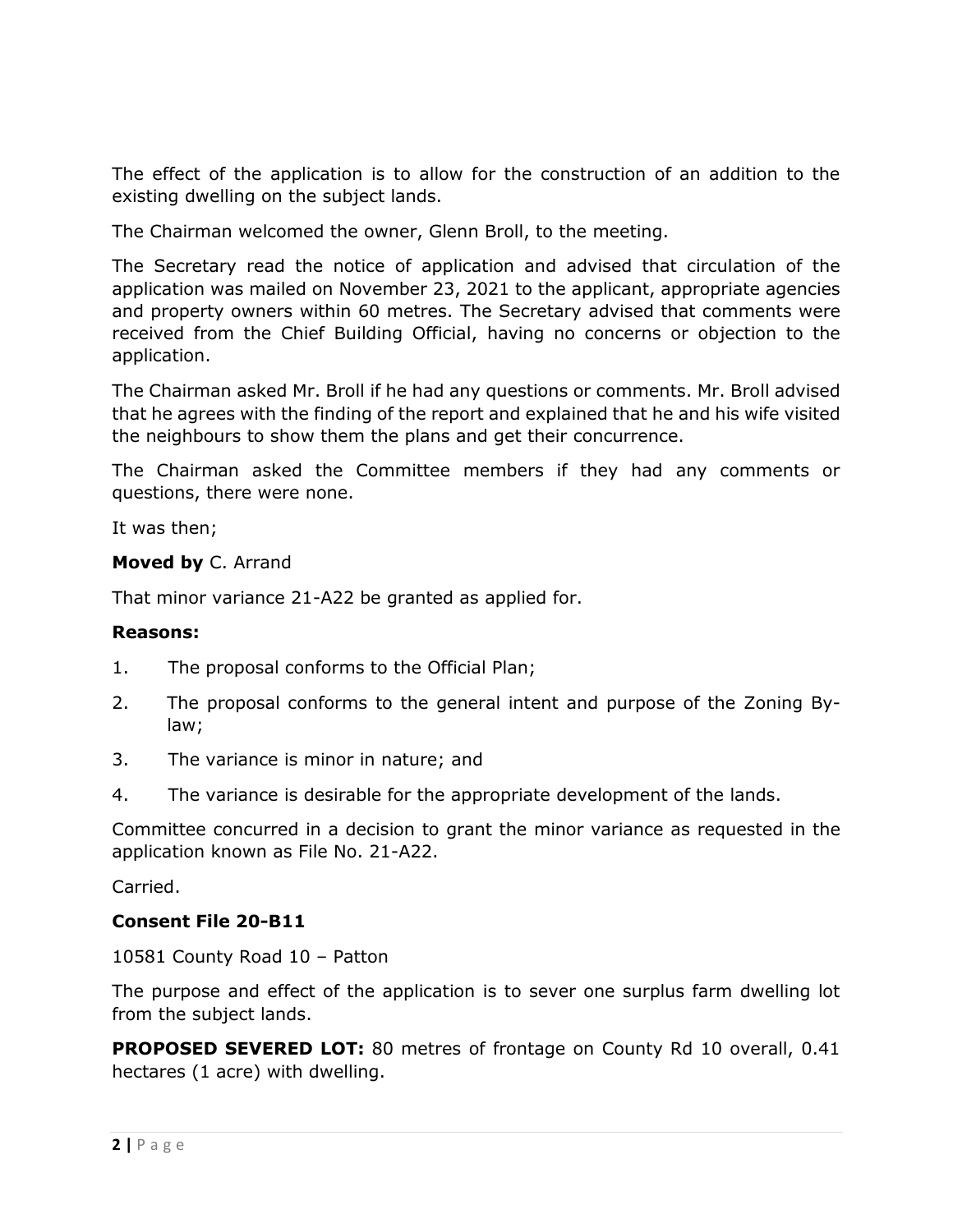**RETAINED LOT:** 246 metres of frontage on County Road 10 overall, 36.93 hectares (91 acres) vacant land.

The Chairman welcomed the agents, Jonathan Pauk and Jamie Robinson, and the owner Martha Patton to the meeting.

The Secretary read the notice of application and advised that circulation of the applications was mailed on November 23, 2021 to the applicant, appropriate agencies and property owners within 60 metres. The Secretary then summarized the comments received from the Chief Building Official, County of Simcoe, Nottawasaga Valley Conservation Authority, and Edwin Rogers.

The Chairman asked the agents and the applicant if they had any questions or comments. Mr. Pauk provided a presentation outlining the proposal. Mr. Pauk explained that they did not feel the required condition from the County of Simcoe relating to the road widening would be necessary as there is a watercourse that runs along the eastern side of County Road 10. Mr. Pauk requested that the condition be removed.

The Chairman asked Ms. Workman to provide comment on the County of Simcoe road widening requirement. Ms. Workman advised that the practice of the Township is to add the County's letter requirements as a condition. She then recommended that the condition remain and that the applicant's agents can contact the County to discuss the requirement for the road widening, and if the County decides not to require the road widening, they can provide clearance to the Township which would satisfy the condition.

The Chairman asked Committee if they had any questions or comments.

Member Burton commented that he would not support removing the condition for the road widening.

It was then;

Moved by: B. Burton

That consent application 20-B11 be granted subject to the following conditions:

- 1. That the applicant meet all the requirements, financial and otherwise of the Municipality including payment of the fee of \$150.00 for each Certificate of Consent to be issued;
- 2. That the applicant provides a description of the land which may be registered under the requirements of the Registry Act or Land Titles Act as applicable;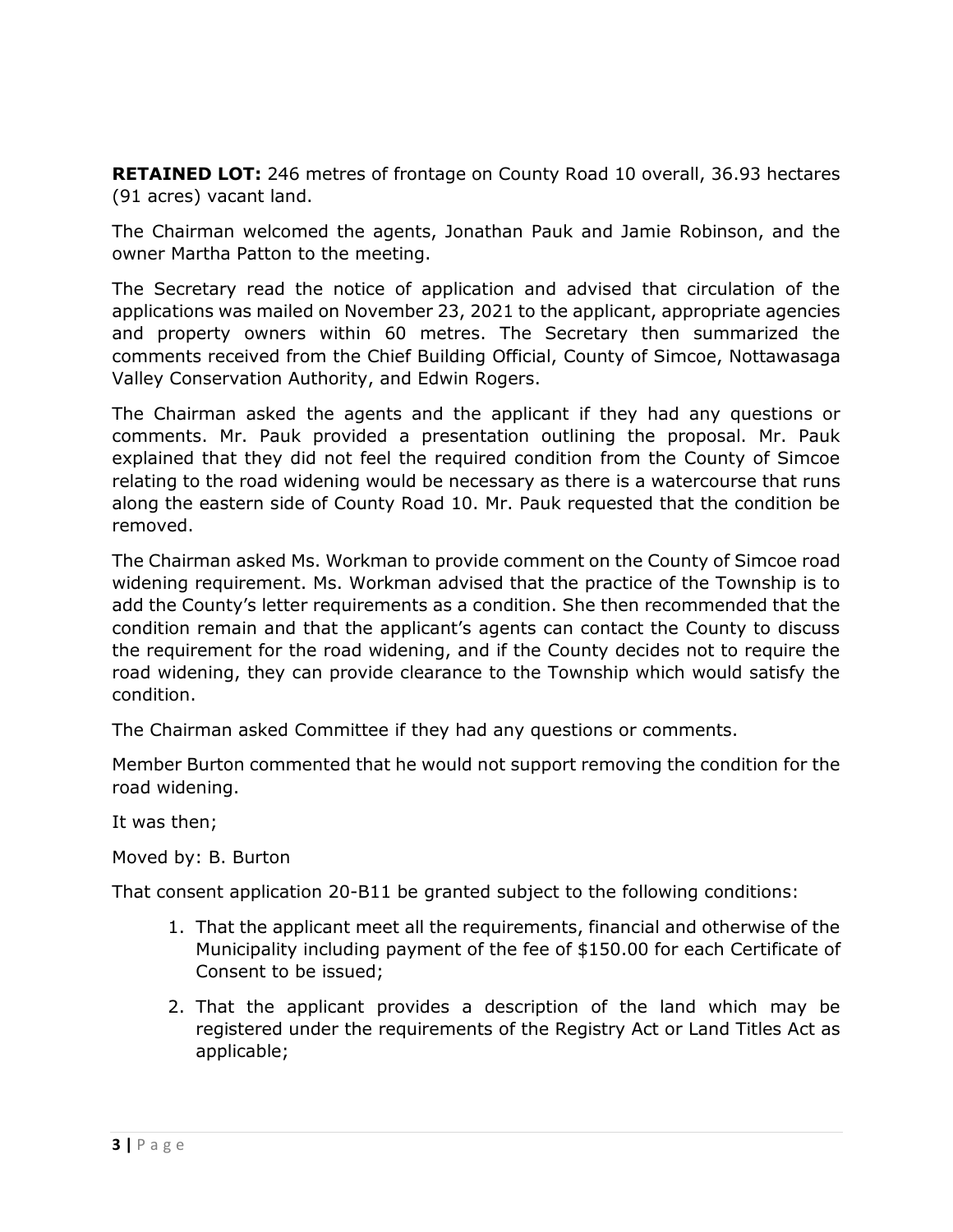- 3. That the retained parcel (vacant farmland) is conveyed into the same name as the current farmer/farming corporation and that the solicitor provide an undertaking in writing that this condition will be fulfilled;
- 4. That any mortgage on the severed land (parcel with existing house) be discharged and that the solicitor provide an undertaking in writing that this condition will be fulfilled.
- 5. That the subject lands are successfully zoned with By-law 20-B11, and
- 6. That the applicant meet all of the requirements of the County of Simcoe Transportation and Engineering Department as required in their letter dated December 1, 2021.

#### **REASON FOR DECISION**

The Committee believes that the request is desirable for the appropriate development and use of the lands.

Carried.

#### **Consent File 21-B13**

828653 Mulmur-Nottawasaga Townline – Goodfellow

The purpose and effect of the application is to sever one agricultural lot.

**PROPOSED SEVERED LOT:** 675 metres of frontage on Mulmur-Nottawasaga Townline overall, 41.85 hectares (103.4 acres) with dwelling and shed.

**RETAINED LOT:** 675 metres of frontage on Mulmur-Nottawasaga Townline overall, 41.85 hectares (103.4 acres) vacant land.

The Chairman welcomed the owner, Wayne Goodfellow, to the meeting.

The Secretary read the notice of application and advised that circulation of the applications was mailed on November 23, 2021 to the applicant, appropriate agencies and property owners within 60 metres. The Secretary then summarized the comments received from the Chief Building Official, County of Simcoe, Nottawasaga Valley Conservation Authority, John & Kim Taylor and Patricia Cleary Clark.

The Chairman asked Mr. Goodfellow if he had any questions or comments. Mr. Goodfellow advised that there are no longer and sheds or barns, only a house on the subject lands.

The Chairman asked Committee if they had any questions or comments.

Member Burton asked Ms. Workman if a building permit can be obtained for a dwelling on the retained lands. Ms. Workman advised that a rezoning was not required as part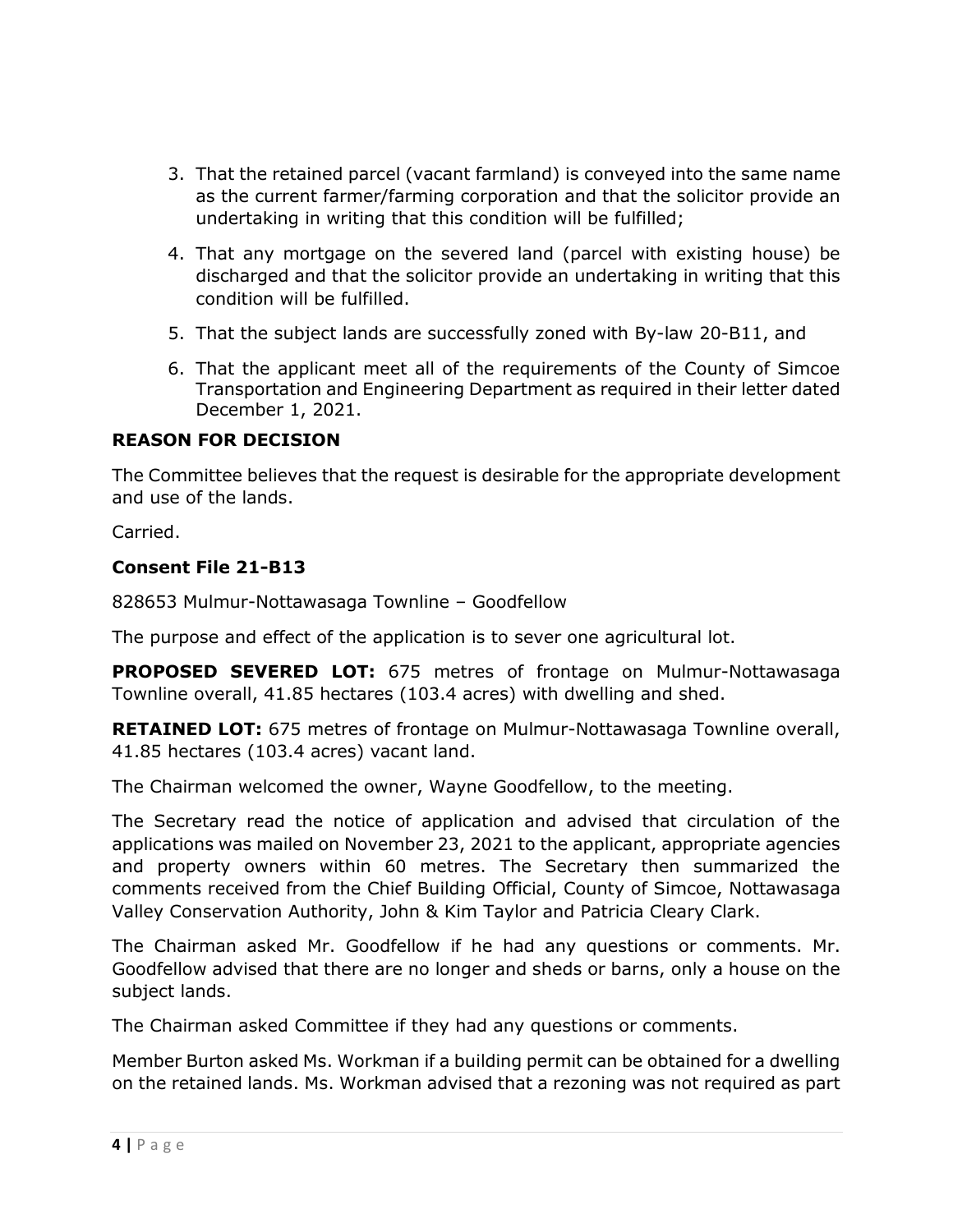of the application and the agricultural zoning remains in place which allows for a single-detached dwelling and agricultural uses.

It was then;

Moved by: B. Burton

That consent application 21-B13 be granted subject to the following conditions:

- 1. That the applicant meet all the requirements, financial and otherwise of the Municipality including payment of the fee of \$150.00 for each Certificate of Consent to be issued;
- 2. That the applicant provides a description of the severed and the retained lands which may be registered under the requirements of the Registry Act or Land Titles Act as applicable, and
- 3. That the applicant meet all of the requirements of the County of Simcoe Transportation and Engineering Department as required in their letter dated December 7, 2021.

#### **REASON FOR DECISION**

The Committee believes that the request is desirable for the appropriate development and use of the lands.

Carried.

#### **Consent File 21-B14 & 21-B15**

38 Edward Street East – Talbot

The of the application is to sever two portions of land from two existing residential lots.

**PROPOSED SEVERED PARCEL 1:** 16.7 m frontage on Mary Street, overall area 337.2 m2 vacant land.

**PROPOSED SEVERED PARCEL 2:** no frontage, overall area 337.2 m2 vacant land.

**RETAINED LOTS 1 & 2:** each having 20.1 m frontage on Edward Street East, and each overall area 674.5 m2, one with dwelling and one vacant.

The effect of the application will create one new residential lot by merging the proposed severed parcel 1 and 2 that will have a resulting 16.7 m frontage on Mary Street, overall area 674.5 m2.

The Chairman welcomed the owner, Richard Talbot, to the meeting.

The Secretary read the notice of application and advised that circulation of the applications was mailed on November 23, 2021 to the applicant, appropriate agencies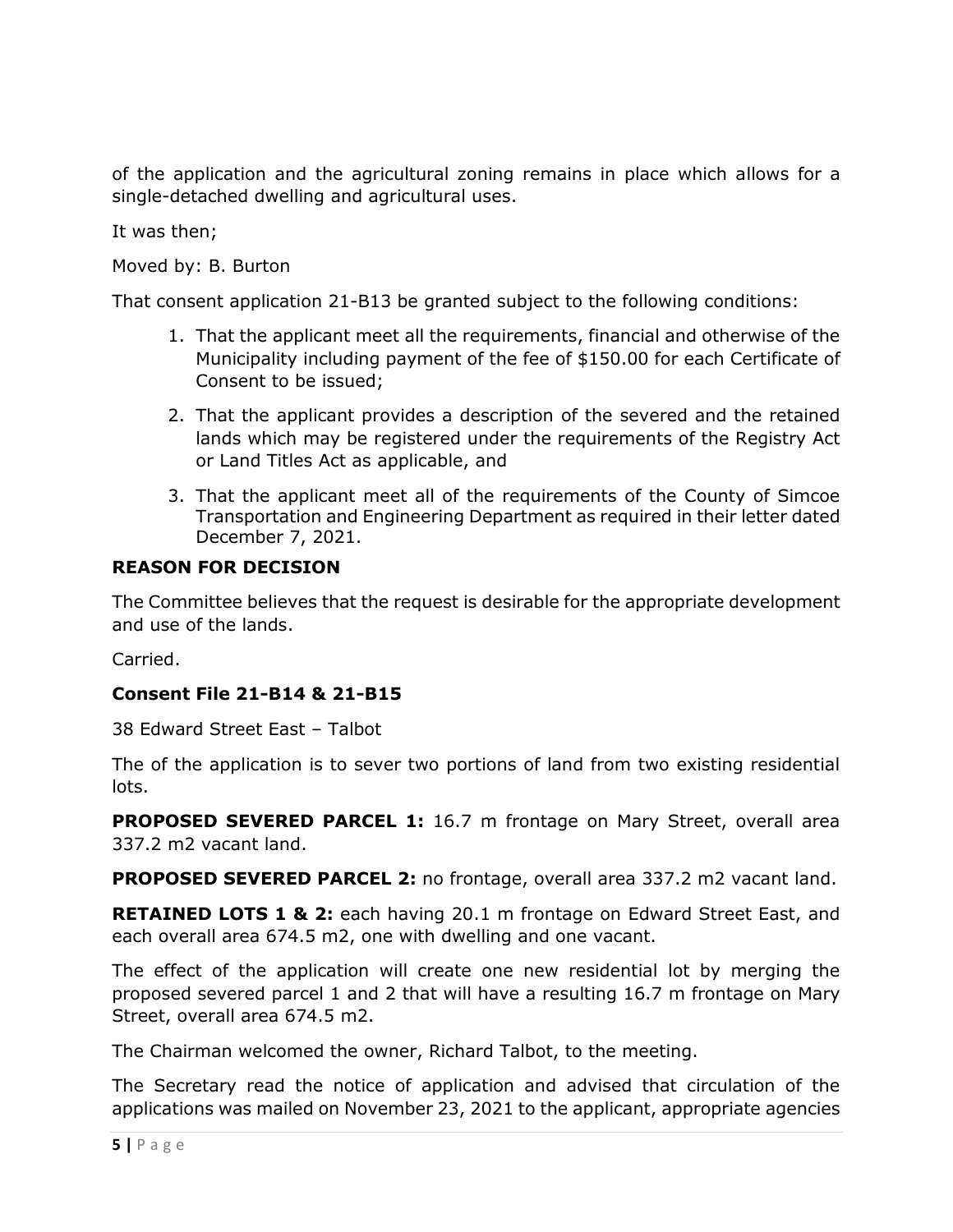and property owners within 60 metres. The Secretary then summarized the comments received from the Chief Building Official.

The Chairman asked Mr. Talbot if he had any questions or comments. Mr. Talbot asked for clarification on condition 8 of the approval and where the services are currently. Ms. Workman advised that comments were not received from the Public Works Department and that if the service lines do not extend to the property, Mr. Talbot would be responsible to have them extended to the property. Discussion ensued regarding further investigation to confirm the location of current services.

The Chairman asked Committee if they had any questions or comments, there were none.

It was then;

Moved by: C. Arrand

That consent applications 21-B14 and 21-B15 be granted subject to the following conditions:

- 1. That the applicant meet all the requirements, financial and otherwise of the Municipality including payment of the fee of \$150.00 for each Certificate of Consent to be issued, in this case there will be three certificates issued;
- 2. That the applicant provides a description of the severed and the retained lands which may be registered under the requirements of the Registry Act or Land Titles Act as applicable;
- 3. That the applicant pay a minimum of \$6,698.23 per newly created lot to the municipality or an amount equal to the 5% Parkland Contribution as required by the Planning Act as a requirement of the approval. Please note that the flat rate number is a minimum as it is adjusted annually in accordance with the Statistics Canada Quarterly, Construction Price Statistics, based on the twelve-month period ending September 30<sup>th</sup>.
- 4. That the solicitor provide an undertaking in writing that this condition will be fulfilled: any mortgage on the properties be discharged from any lands being severed;
- 5. That the solicitor provide an undertaking in writing that his condition will be fulfilled: properties to be severed (i.e., Part 1 and Part 2 on the sketch submitted) are conveyed into the same name to facilitate the merger of the lands on title.
- 6. That the solicitor provide an undertaking in writing that this condition will be fulfilled: the properties described as the retained lands, Part of Lot 31 and Part of Lot 32, be issued separate pin numbers, separate addresses,